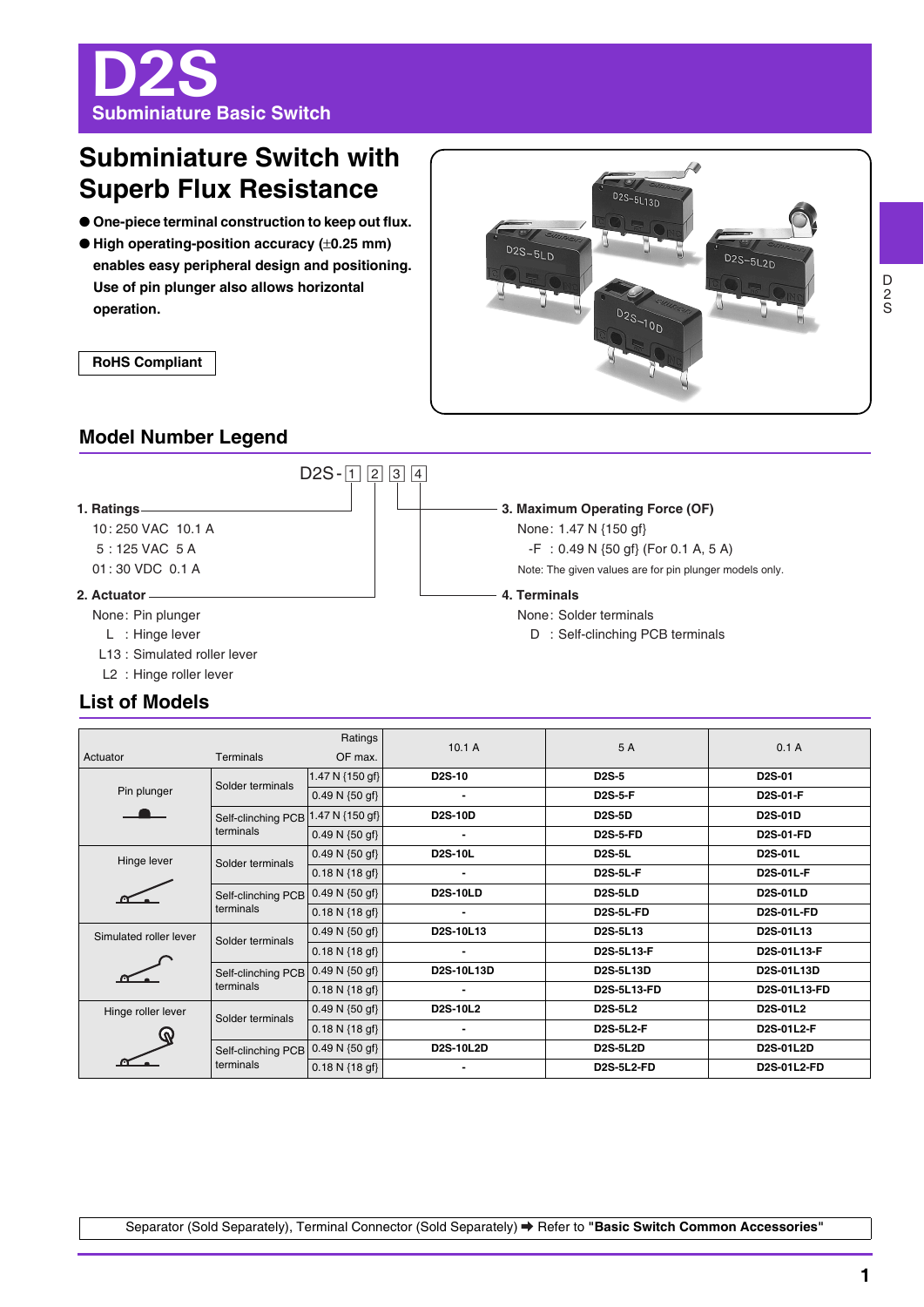## **Contact Form**

### ●**SPDT**



## **Contact Specifications**

| Item                                           | Model                   | D <sub>2</sub> S-10 models | D <sub>2</sub> S-5 models | D <sub>2</sub> S-01 models |
|------------------------------------------------|-------------------------|----------------------------|---------------------------|----------------------------|
| Specification                                  |                         | Rivet                      | Crossbar                  |                            |
| Contact                                        | Material                | Silver alloy               | Gold alloy                |                            |
|                                                | Gap (standard<br>value) |                            |                           |                            |
| <b>NC</b><br>Inrush                            |                         | 20A max.                   |                           | 1 A max.                   |
| current                                        | <b>NO</b>               | 15 A max.                  | 10 A max.                 | 1 A max.                   |
| Minimum applicable load<br>(reference value) * |                         | 5 VDC 160 mA               |                           | 5 VDC 1 mA                 |

\* Please refer to "**Using Micro Loads**" of "●**Precautions**" for more information on the minimum applicable load.

## **Ratings**

| Model                         | Item<br>Rated voltage            | Resistive load |
|-------------------------------|----------------------------------|----------------|
| D <sub>2</sub> S-10<br>models | <b>250 VAC</b>                   | 10.1 A         |
| D <sub>2</sub> S-5<br>models  | <b>125 VAC</b><br><b>250 VAC</b> | 5 A<br>3 A     |
| D <sub>2</sub> S-01           | <b>125 VAC</b>                   | 0.1A           |
| models                        | 30 VDC                           | 0.1 A          |

Note. The above rating values apply under the

following test conditions. (1) Ambient temperature: 20±2°C

(2) Ambient humidity: 65±5%

(3) Operating frequency: 30 operations/min

## **Approved Safety Standards**

The items shown in the "**List of Models**"

are not standard approved models.

Consult your OMRON sales

representative for specific models with standard approvals.

**UL (UL61058-1)/cUL (CSA C22.2 No.61058-1)**

| Rated<br>voltage | Model | D <sub>2</sub> S-10 | $D2S-5$ | D <sub>2</sub> S-01 |
|------------------|-------|---------------------|---------|---------------------|
| <b>125 VAC</b>   |       |                     | 5 A     | 0.1 A               |
| 250 V            |       | 10.1A               | 3 A     |                     |
| 30 VDC           |       |                     |         | 0.1 A               |

## **Characteristics**

| Item<br>Model                             |                                                                |                                                                                     | D <sub>2</sub> S-10 models                        | D <sub>2</sub> S-5 models                         | D <sub>2</sub> S-01 models |
|-------------------------------------------|----------------------------------------------------------------|-------------------------------------------------------------------------------------|---------------------------------------------------|---------------------------------------------------|----------------------------|
| Permissible operating speed               |                                                                |                                                                                     | 0.1 mm to 1 m/s (for pin plunger models)          |                                                   |                            |
| Permissible<br>Mechanical                 |                                                                | 400 operations/min                                                                  |                                                   |                                                   |                            |
| operating<br>frequency                    | Electrical                                                     |                                                                                     | 60 operations/min                                 |                                                   |                            |
| Insulation resistance                     |                                                                | 100 M $\Omega$ min. (at 500 VDC with insulation tester)                             |                                                   |                                                   |                            |
| Contact resistance<br>(initial value)     |                                                                | OF 1.47 N models                                                                    | $30 \text{m}\Omega$ max.                          |                                                   | $50 \text{ m}\Omega$ max.  |
|                                           |                                                                | OF 0.49 N models                                                                    | ä,                                                | $50 \text{ m}\Omega$ max.                         | 100 m $\Omega$ max.        |
| Between terminals of the same<br>polarity |                                                                |                                                                                     | 1,000 VAC 50/60 Hz 1 min                          |                                                   |                            |
| <b>Dielectric</b><br>strength * 1         | Between current-carrying metal<br>parts and ground             |                                                                                     | 1.500 VAC 50/60 Hz 1 min                          |                                                   |                            |
|                                           | Between each terminals and<br>non-current-carrying metal parts |                                                                                     | 1,500 VAC 50/60 Hz 1 min                          |                                                   |                            |
| Vibration<br>resistance * 2               | Malfunction                                                    |                                                                                     | 10 to 55 Hz, 1.5 mm double amplitude              |                                                   |                            |
|                                           | Durability                                                     | OF 1.47 N models                                                                    | 1,000 m/s <sup>2</sup> {approx. 100G} max.        |                                                   |                            |
| Shock                                     |                                                                | OF 0.49 N models                                                                    | 500 m/s <sup>2</sup> {approx. 50G} max.           |                                                   |                            |
| resistance                                | Malfunction *2                                                 | OF 1.47 N models                                                                    | 300 m/s <sup>2</sup> {approx. 30G} max.           |                                                   |                            |
|                                           |                                                                | OF 0.49 models                                                                      | 200 m/s <sup>2</sup> {approx. 20G} max.           |                                                   |                            |
| Durability * 3                            | Mechanical                                                     |                                                                                     | 10,000,000 operations min.<br>(60 operations/min) | 30,000,000 operations min.<br>(60 operations/min) |                            |
|                                           | Electrical                                                     |                                                                                     | 50,000 operations min.<br>(30 operations/min)     | 200,000 operations min.<br>(30 operations/min)    |                            |
| Degree of protection                      |                                                                | IEC IP40                                                                            |                                                   |                                                   |                            |
| Ambient operating temperature             |                                                                | -25°C to +85°C (at ambient humidity of 60% max.)<br>(with no icing or condensation) |                                                   |                                                   |                            |
| Ambient operating humidity                |                                                                |                                                                                     | 85% max. (for $+5^{\circ}$ C to $+35^{\circ}$ C)  |                                                   |                            |
| Weight                                    |                                                                |                                                                                     | Approx. 1.6 g (pin plunger models)                |                                                   |                            |

Note. The data given above are initial values.

- \*1. The values for dielectric strength shown are for models with a Separator (refer to "**Micro Switch Common Accessories**").
- \*2. The values are at Free Position and Total Travel Position values for pin plunger, and Total Travel Position value for lever.

Close or open circuit of the contact is 1ms max.

\*3. For testing conditions, consult your OMRON sales representative.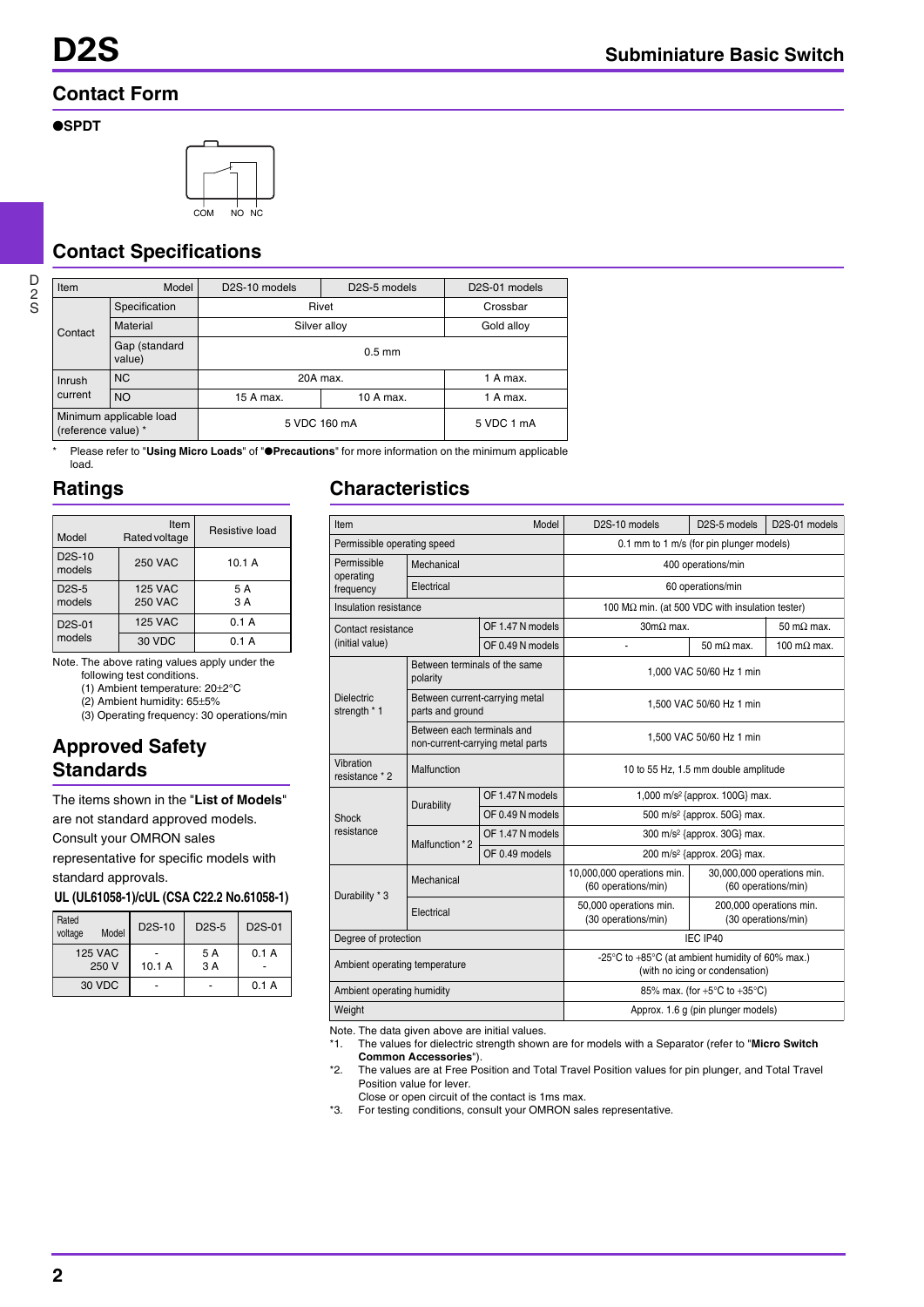2-2.4 dia. mounting holes or M2.3 screw holes

**Mounting Holes (Unit: mm)**

9.5±0.1

### **Terminals/Appearances (Unit: mm)**







## **Dimensions (Unit: mm) and Operating Characteristics**

The following figures show models with self-clinching PCB terminals. For the solder terminals, refer to "**Terminals/Appearances**".

The @ is replaced with the code for the terminal that you need. See the "**List of Models**" for available combinations of models.



Note 1. Unless otherwise specified, a tolerance of  $\pm 0.4$  mm applies to all dimensions. Note 2. The operating characteristics are for operation in the A direction ( $\bigdownarrow$ ).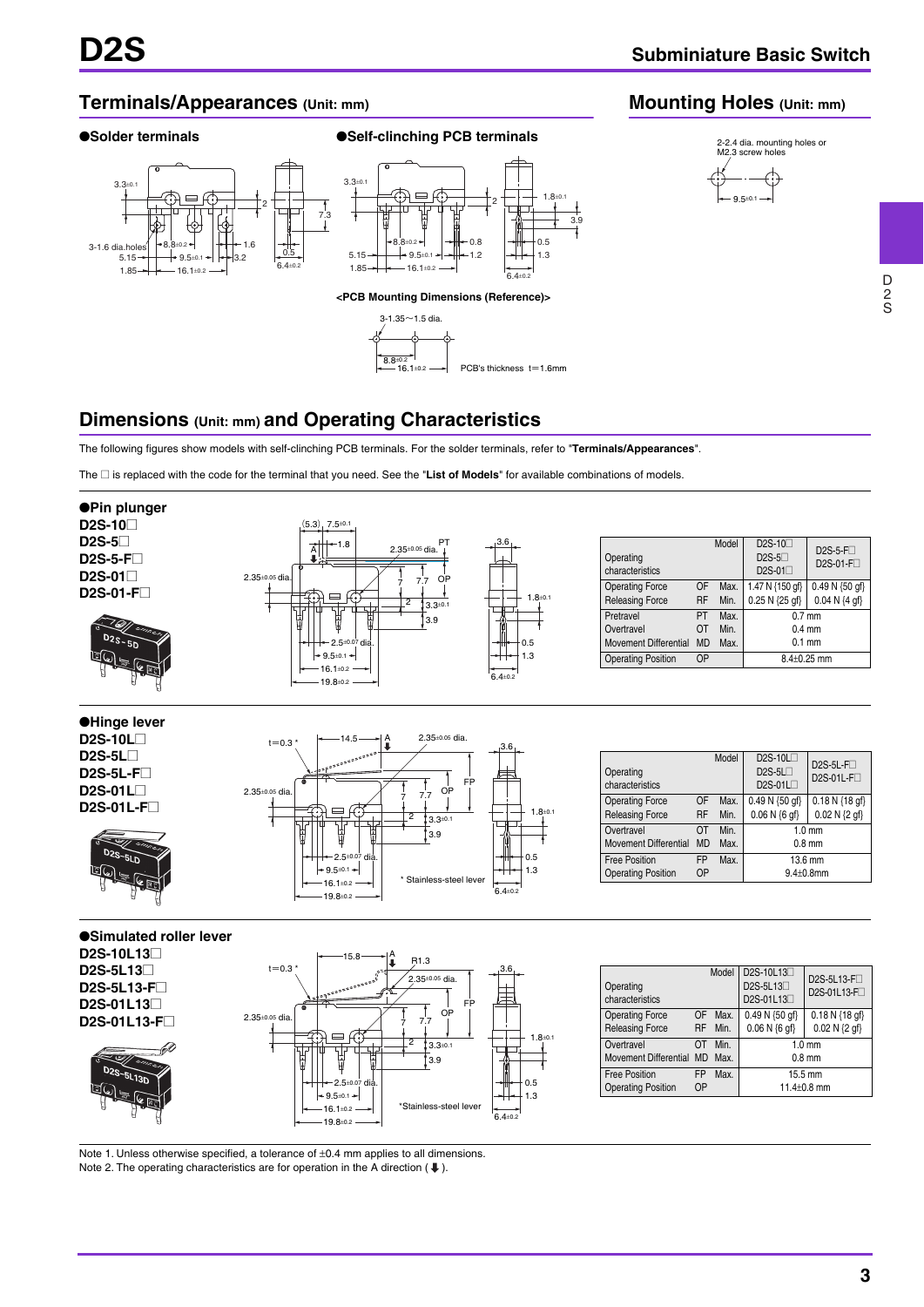**D2S-10L2**@ **D2S-5L2**@ **D2S-5L2-F**@ **D2S-01L2**@



| Operating<br>characteristics                      |                 | Model           | D2S-10L2<br>D2S-5L2 <sup>[1]</sup><br>D2S-01L2 | D2S-5L2-F <sub>D</sub><br>D2S-01L2-FD |
|---------------------------------------------------|-----------------|-----------------|------------------------------------------------|---------------------------------------|
| <b>Operating Force</b><br><b>Releasing Force</b>  | OF              | Max.<br>RF Min. | $0.49 N \{50 \text{ qf}\}$<br>$0.06 N {6 af}$  | $0.18 N$ {18 gf}<br>$0.02 N {2 gf}$   |
| Overtravel<br>Movement Differential MD            | ΩT              | Min.<br>Max.    |                                                | 1.0 <sub>mm</sub><br>$0.8$ mm         |
| <b>Free Position</b><br><b>Operating Position</b> | <b>FP</b><br>OP | Max.            | 19.3 mm<br>$15.1 \pm 0.8$ mm                   |                                       |

Note 1. Unless otherwise specified, a tolerance of  $\pm$ 0.4 mm applies to all dimensions. Note 2. The operating characteristics are for operation in the A direction  $($   $\blacklozenge$   $)$ .

## **Precautions**

★ **Please refer to "Basic Switches Common Precautions" for correct use.** 

### ●**Soldering**

When using automatic soldering baths, we recommend soldering at 260±5°C within 5 seconds. Make sure that the liquid surface of the solder does not flow over the edge of the board.

When soldering terminals manually, complete the soldering at the iron tip temperature between 350 to 400°C within 3 seconds, and do not apply any external force for 1 minute after soldering. When applying solder, keep the solder away from the case of the Switch and do not allow solder or flux to flow into the case.

### **Cautions**  $\vert$   $\vert$  **Correct Use**

### ●**Mounting**

Use M2.3 mounting screw with plane washers or spring washers to securely mount the Switch. Tighten the screws to a torque of 0.23 to 0.26 N·m {2.3 to 2.7 kgf·cm}.

### ●**Using Micro Loads**

Using a model for ordinary loads to open or close the contact of a micro load circuit may result in faulty contact. Use models that operate in the following range. However, even when using micro load models within the following operating range, if inrush current occurs when the contact is opened or closed, it may increase the contact wear and so decrease durability. Therefore, insert a contact protection circuit where necessary. The N-level reference value applies for the minimum applicable load. This value indicates the malfunction reference level for the reliability level of 60% (λ<sub>60</sub>).

(JIS C5003)

The equation,  $\lambda_{60} = 0.5 \times 10^{-6}$ /operations indicates that the estimated malfunction rate is less than  $\frac{1}{2.000,000}$  operations with a reliability level of 60%. 2,000,000



D 2 S